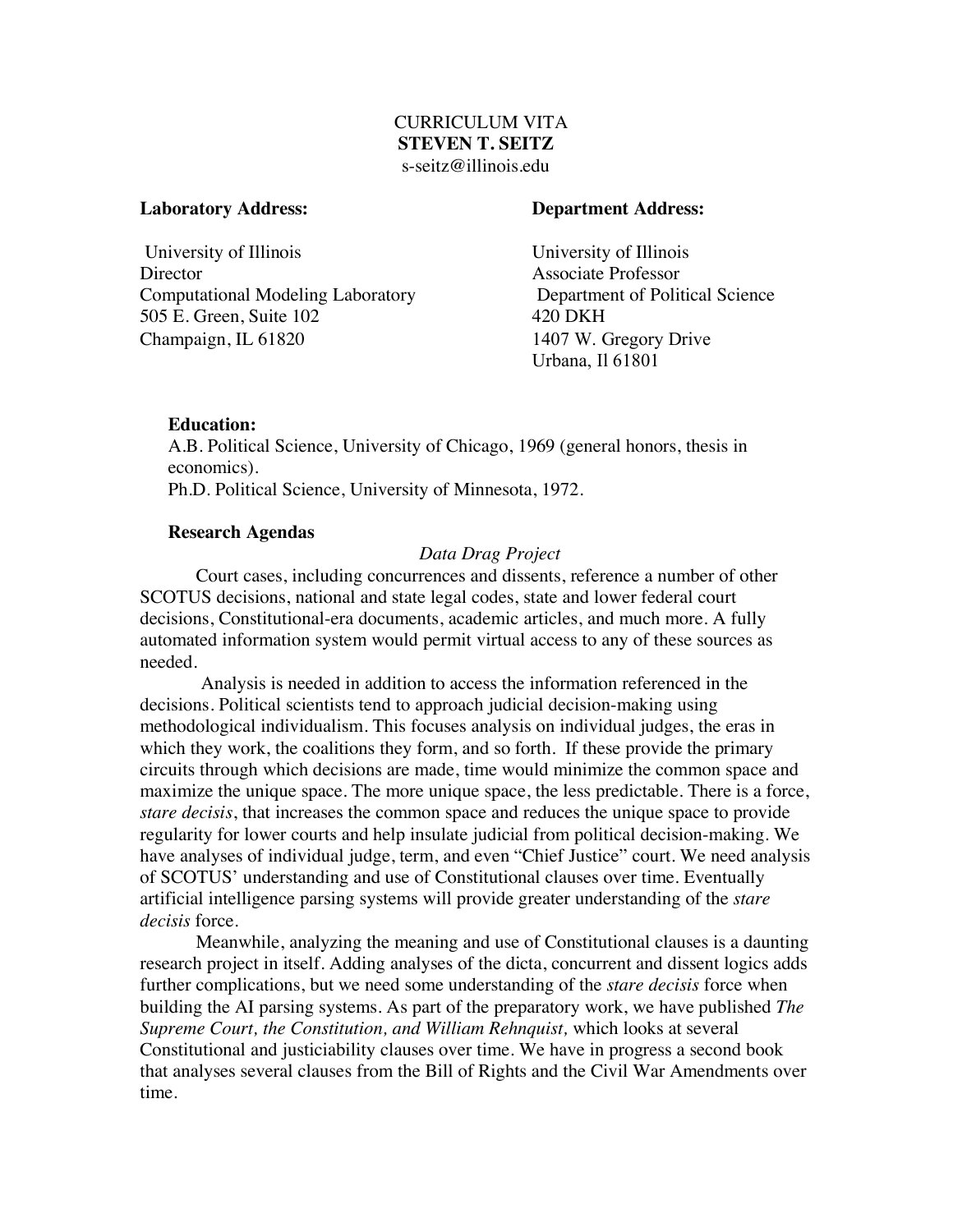*iwgAIDS (Inter-Agency Working Group on AIDS Models and Methods) "iwgAIDS" 2018 - 1989.* This is the U.S. Model for HIV/AIDS. It has been used to model the HIV/AIDS pandemic throughout the world. It provided the foundation for several papers, a State Department White Paper, and is used by the Census Bureau for correcting population estimates in severely affected populations. The program includes routines for modeling prophylactic and therapeutic vaccine interventions and for modeling tuberculosis and certain mosquito-borne diseases. The simulation incorporates factors known to contribute 5% or more of the infections in a community.

*This is a complex multi-*sector simulation system that includes a fully specified demographic model. The program includes sensitivity analysis routines that allow the used to determine to what components of their epidemic data variations will make the greatest difference in projections. (This is not a statistical model.) Program also includes a policy analysis system, whereby analysts can simulated the impact of potential policy changes. The program has been highly modularized so users can simply turn off one or more components of their epidemic. The program now exceeds two million lines of code.

*[Consultant work for U.S. Department of State (named Research Scientist), Department of Defense, United Nations & World Health Organization, Intelligence Agencies, Centers for Disease Control and Prevention, World Bank, United States Agency for International Development, Futures Group, Family Health International, plus various country, state, and city health departments]*

*Stover, John, Garnett, Geoff P., Seitz, Steve, Forsythe, Steven. (2002) "The Epidemiological Impact of an HIV/AIDS Vaccine in Developing Countries." The World Bank: Development Research Group, Policy Research Working Paper, 2811 (March). This paper is now one of the top ten*  $(3<sup>d</sup>)$  *most downloaded in its category.* 

*Seitz, Steven Thomas (2002) The Potential Epidemiological Impact of Prophlyactic Vaccines: Results of the iwgAIDS Model. Technical Annex 2. The Epidemiological Impact of an HIV/AIDS Vaccine in Developing Countries. The World Bank: Development Research Group, Policy Research Paper 2811 (March)*

*Seitz, Steven T. and Hulin, Charles L (2002). Multi-Level Simulation Analysis: The Dynamics of HIV/AIDS. In Francis Yammarino and Fred Dansereau (Eds.) The Many Faces of Multi-Level Issues. Research in Multi-Level Issues Vol. 1. Oxford: Elsevier Science.*

*Bernstein, Robert S., Sokal, David C., Seitz, Steven T., Auvert, Bertran, Stover, John, and Naamara, Warren, (1998) "Simulating the Control of a Heterosexual HIV Epidemic in a Severely Affected East African City", Interfaces 28:3 May-June (pp. 101-126).*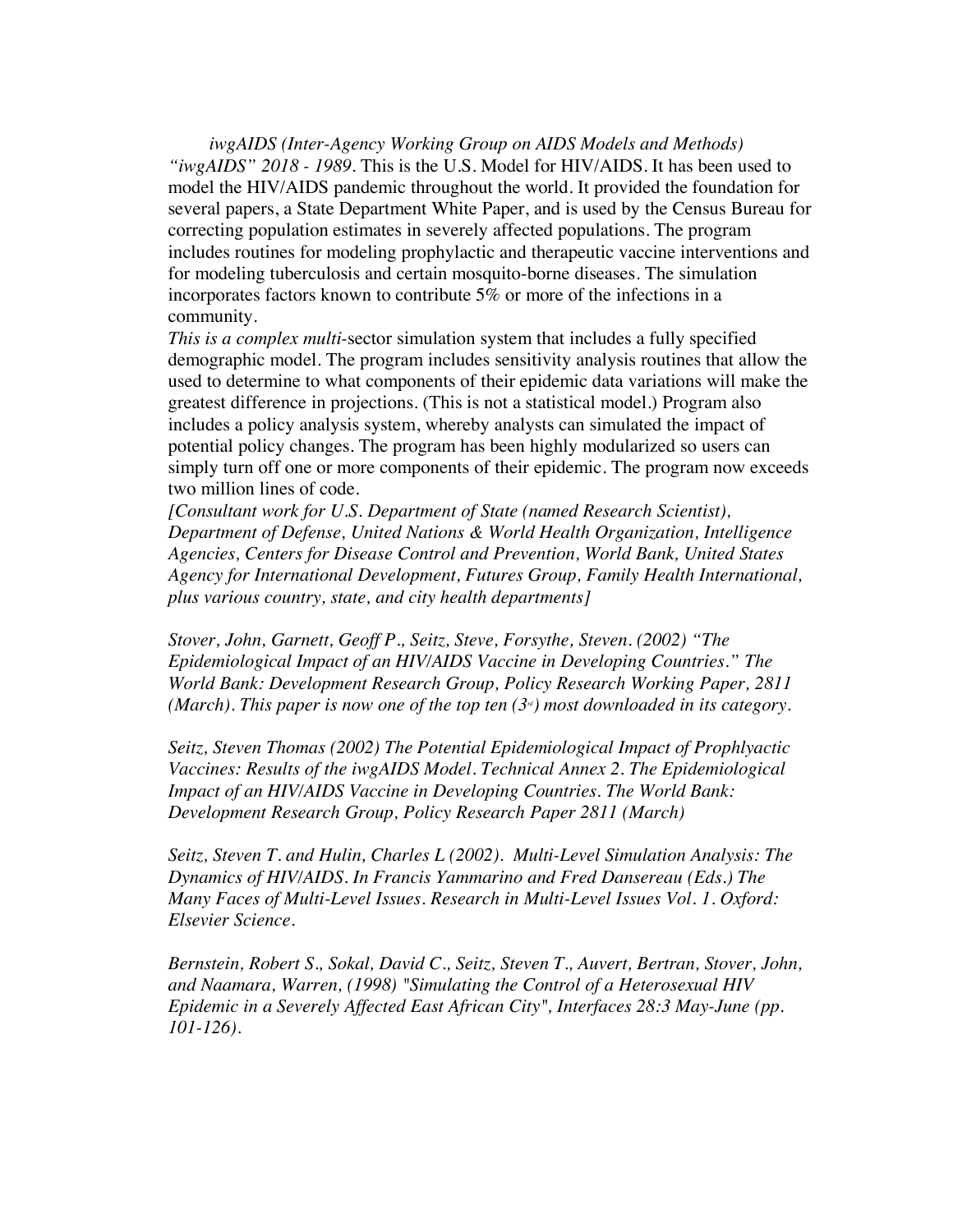*Seitz, Steven T. and Gene Mueller, (1994) "Viral Load and Sexual Risk," in Edward H. Kaplan & Margaret Brandeau, eds. Modeling the AIDS Epidemic: Planning, Policy, and Prediction, Raven Press.*

*Stanley, E. Ann, Steven T. Seitz, Peter O. Way, Peter D. Johnson and Tom F. Curry (1991) "The United States InterAgency Working Group Approach: IWG Model for the Heterosexual Spread of HIV and the Demographic Impact of the AIDS Epidemic," United Nations and World Health Organization, The AIDS Epidemic and its Demographic Consequences, 119-136.* 

### WORKER

*"WORKER,"2009-1992.* Why workers leave organizations has important implications for reasons ranging from the amortization of training costs to keeping highly valued employees. Social psychology and labor research have several alternate explanations of the "withdrawal behaviors" of organizational employees. Data lead to contradictory conclusions, in part because the model being used directs researchers to collect certain data and ignore others, and in part because the models are incompletely specified and typically static. This project simulates all the models in these literatures, fully specifies them for computational analysis, and converts the static systems into dynamic ones. The analysis allows simulation of partial data as if complex points in spatial and temporal sets. The simulation analysis allows new perspectives and findings for industrial and social psychology. The work has received the Giselli prize in organizational and industrial psychology and has served as the basis for consulting work.

Seitz, Steven T. and Hulin, Charles L. (2002) On Recommending Computational Modeling. In Francis Yammarino and Fred Dansereau (Eds.) The Many Faces of Multi-Level Issues: Research in Multi-Level Issues Vol. 1. Oxford: Elsevier Science.

Seitz, Steven T. and Miner, Andrew G. (2002) Models of Organizational Withdrawal: Information and Complexity. In J.M. Brett and F. Drasgow (Eds.), The Psychology of Work: Theoretically Based Empirical Research. Mahwah, N.J.: Erlbaum.

Hulin, C.L., Miner, A.G., & Seitz, S.T. (2002) Computational Modeling in Organizational Sciences: Contributions of a Third Research Discipline. In F.D. Drasgow and N. Schmidt (Eds.), New developments in research methods in I/O psychology. San Francisco: Jossey-Bass.

Seitz, Steven T. (2002) "Expanding the Human-Machine Nexus," Fundamentals of Wearable Computers and Augmented Reality" edited by Woodrow Barfield and Thomas Caudell, *Contemporary Psychology*: *APA Review of Books*, Vol. 47, No. 5  $(599-601)$ .

Hanisch, K.A., Hulin, C.L., & Seitz, S.T. (2001) "Computational modeling of temporal dynamics and emergent properties of organizational withdrawal behaviors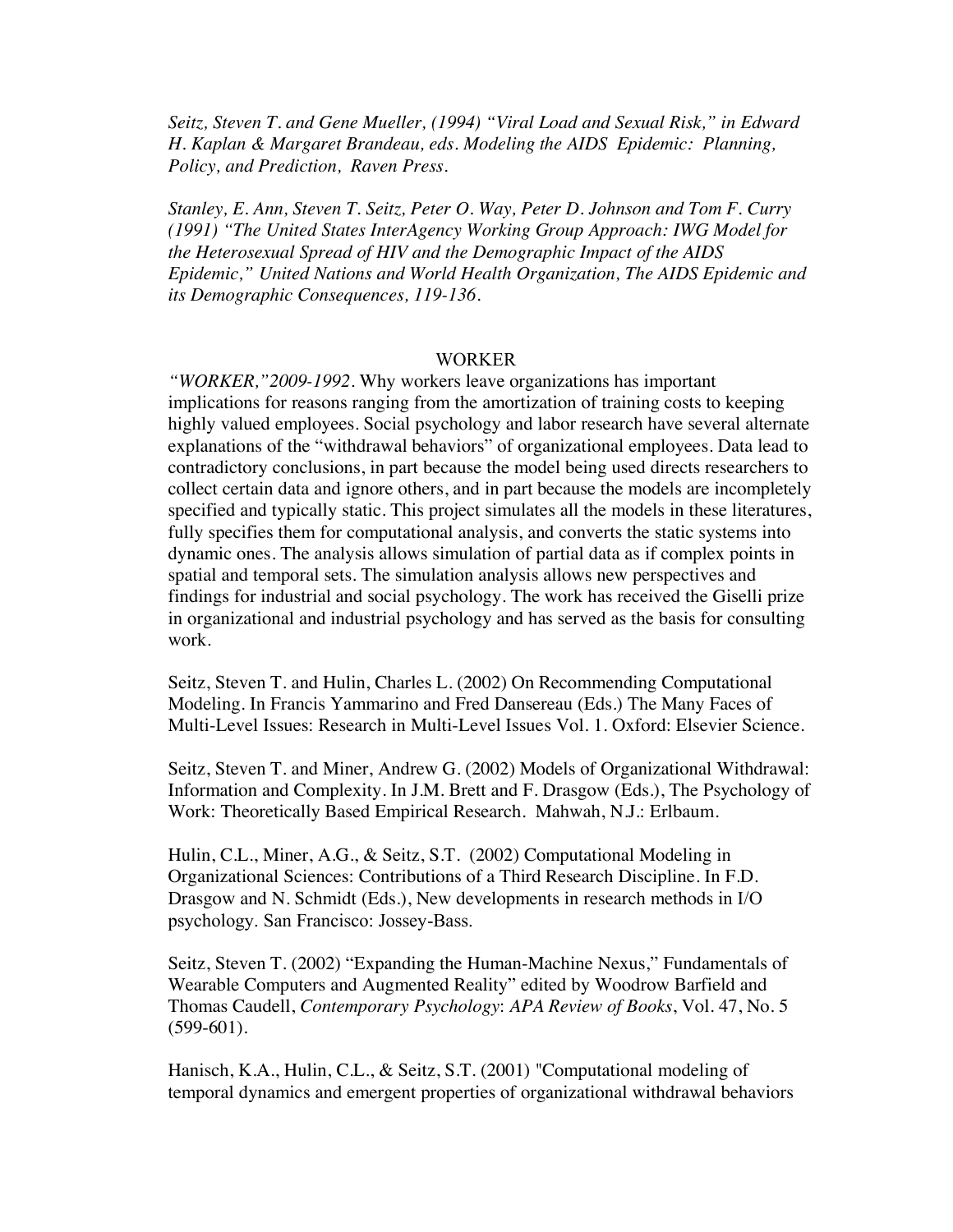and models." In U. Kleinbeck and M. Erz, *Work Motivation in the Context of Globalizing Economies.* Erlbaum.

Seitz, Steven T., Hulin, Charles L., and Hanisch, K.A. (2000) "Simulating Withdrawal Behaviors in Work Organizations: An Example of a Virtual Society." *Nonlinear Dynamics, Psychology, and Life Sciences*. Vol. 4, No. 1 (pp. 33-65).

Seitz, Steven T. (2000) "Virtual Organizations." In Hulin, C.L., & Ilgen, D.R. *Computational Modeling of Behavioral Processes in Organizations: The Third Scientific Discipline in Behavioral Research.* Washington, D.C.: American Psychological Association.

Seitz, Steven T., Hulin, Charles L. and Hanisch Kathy A. (1996) "Mathematical/Computational Modeling of Organizational Withdrawal Processes, Benefits, Methods, and Results " edited by Gerald R. Ferris, in *Research in Personnel and Human Resource Management,* Vol. 14.

### *Super Power Rivalries*

*"APOLLO'S ORACLE," 201x; 1992-1987.* The international relations literature has a small number of stories explaining the what, how, and why of superpower rivalries. Discursive stories like these typically conjure evidence that support their position, but remain silent on evidence that the story cannot explain or that is contradictory. Each of these stories were rendered into dynamic computational models. The program allows the user to compare model predictions under user-specified conditions. The program also allows the user to compare a model to any of a series of case studies that have been incorporated. The program has been used in advanced college courses and apparently is also being used in China. Recent changes to the program incorporate Olson's theory of collective action.

Seitz, Steven T. (1994) "Apollo's Oracle: Strategizing For Peace," Special issue on Formal Analysis in International Relations*, Synthese* 100: 461-495.

Seitz, Steven T. (1993) "Through Rose Colored Glasses," in R. Merritt, R. Muncaster, and D. Zinnes, eds., *International Event Data Development: DDIR Phase II*, Michigan University Press, 169-220.

Seitz, Steven T. (1986) "Fuzzy Modeling and Conflict Analysis," *Journal of Conflict Management and Peace Science*, 9:1 (53-67).

## *Criminal Justice*

Seitz, Steven T. (1979) "Guns, Politics, and Public Policy," in Paul J. Brantingham and Jack M. Kress, eds., *Structure, Law, and Power*, Sage Research Progress Series in Criminology, 13: 83-104.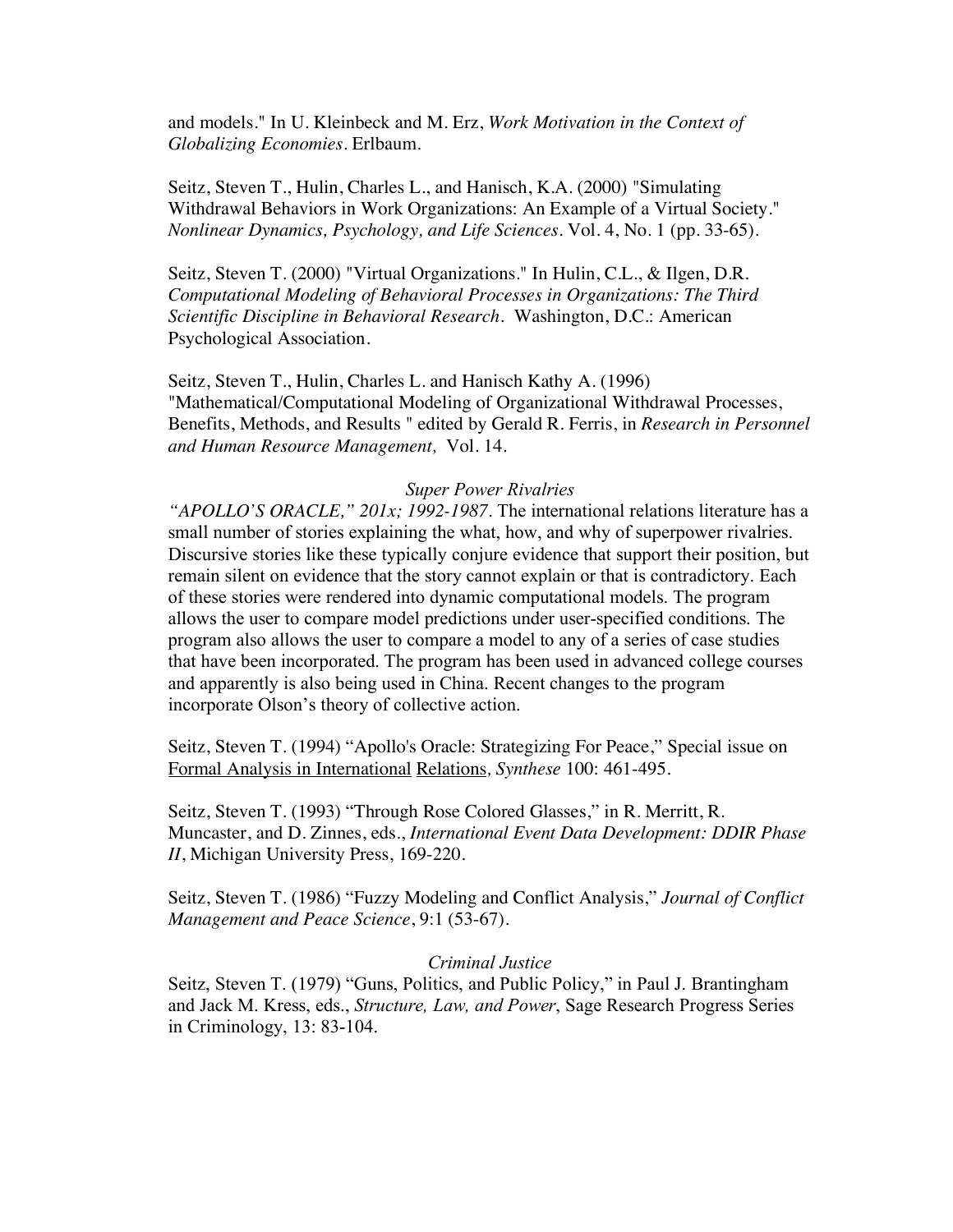Seitz, Steven T., (1978) "Criminal Justice and the Political Structure," in Burton Wright II and Vernon Fox, eds., *Criminal Justice and the Social Sciences,* W.B. Saunders, 313-342.

Seitz, Steven T., (1978) "The Politics of Crime," in Burton Wright II and Vernon Fox, eds., *Criminal Justice and the Social Sciences*, W.B. Saunders, 348-378.

Seitz, Steven T. (1972) "Firearms, Homicides, and Gun Control Effectiveness," *Law and Society Review*, 6: 595-613.

#### *Africa*

Seitz, Steven T. (1991) "The Military in Black African Politics," *Journal of Asian and African Studies*, 26, 61-75.

Seitz, Steven T. (1984) "Nation- and State-building in Sub-Saharan Africa: Review Essay," *American Political Science Review,* 78:4 (December), 1083-1085.

Seitz, Steven T. and Morris Davis, (1984) "The Political Matrix of Natural Disasters: Africa and Latin America," *International Journal of Mass Emergencies and Disasters*, 2:2 (231-250).

Davis, Morris and Steven T. Seitz (1982) "Disasters and Governments," *Journal of Conflict Resolution*, 26:3 (547-568).

*Some Other Publications* Seitz, Steven T. (1986) "Political Science," in William H. Webb ed., *Sources of Information in the Social Sciences,* 503-584.

Seitz, Steven T. (1978) *Bureaucracy, Policy, and the Public,* Saint Louis: C.V. Mosby.

Seitz, Steven T. and L. Earl Shaw (1977) "Partisanship in a Non-Partisan Legislature: Minnesota," in Millard Gieske and Edward Brandt, eds., *Perspectives on Minnesota Government and Politics*, Kendall/Hunt, 177-184.

Seitz, Steven T. (1973) "Political Ideologies and the Essence of Politics," in L. Earl Shaw, ed., *Modern Competing Ideologies*, D.C. Heath, 1-15.

*Some Other Computer Programs*

"Minerva" [Multi-sector epidemiological program designed to model three different forms of disease spread: simple (e.g. measles) contagion, vector (e.g. mosquito) contagion, and behavioral (e.g. HIV) contagion. Contains mapping program for modeling geographical spread.]

*"ROSIE: Metaphoric Text Parser"* [This program parses text streams for meaning analysis using an on-board library of metaphors.]